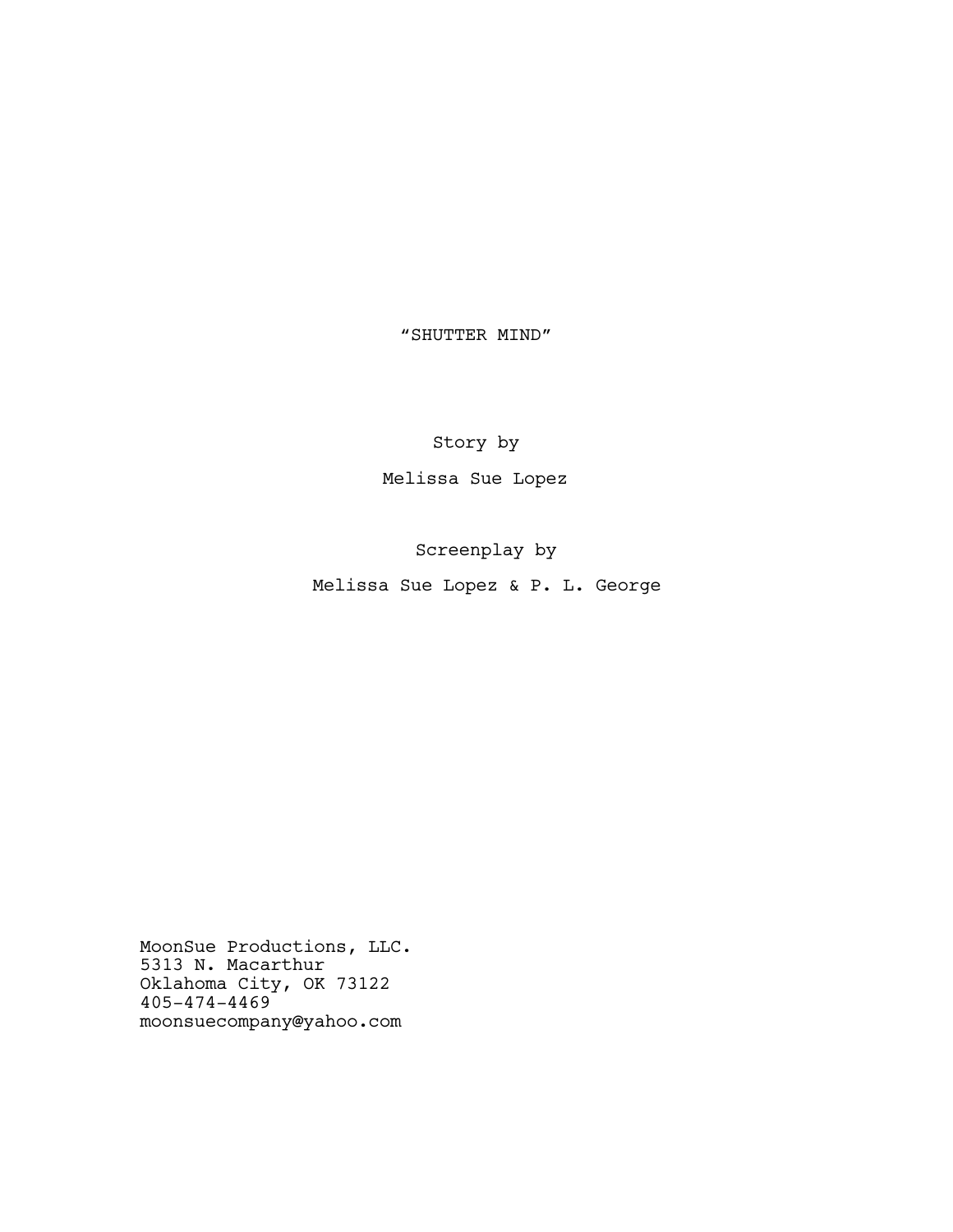FADE IN:

#### **EXT. OKLAHOMA CITY - NIGHT**

SUPER: Oklahoma City

It sparkles in the dusk of Middle America's sky.

### **EXT./INT. MOMENTUM ART SHOW - NIGHT**

THE annual social event of the local art world is happening at an historic three floor warehouse. Exhibition rooms are scattered everywhere full of paintings, sculptures, photography, performing art and music. Along with the smaller exhibition rooms, there are big open rooms that hold a lot of people.

The event is full of artists, buyers and sellers, hustlers. Everyone is visiting and drinks are flowing.

# MADDY (V.O.)

While they bend their cocktails I bleed for them. And while they hide behind the shroud of them I bleed for them. And while they drag their cigarettes across concrete floors and throw smoke in raw energy, I bleed for them. These brilliant lights of angelic red, gather here at the hem of this city. These corners of the plains, this forgotten memory. Come. Have you met me? The poet under a canopy light who brings the angels in a broken pocket. Or the artist in the eyes of his colors and memory. Or the quiet sorrow, yet hope for a safe eternal. Swing this night where we all gather. To tip our glasses to the "flyover country." We've always been where we've always been. Tucked away in the stars forever. This invitation I sing with the camera raw and glowing. This pop of light across the sky electric. Eyes are the windows to the soul they tell me. And now I know. And now I know.

FADE TO BLACK.

## **EXT. OKLAHOMA LAKE - FLASHBACK SEQUENCE**

SUPER: Lake Eufaula - 1978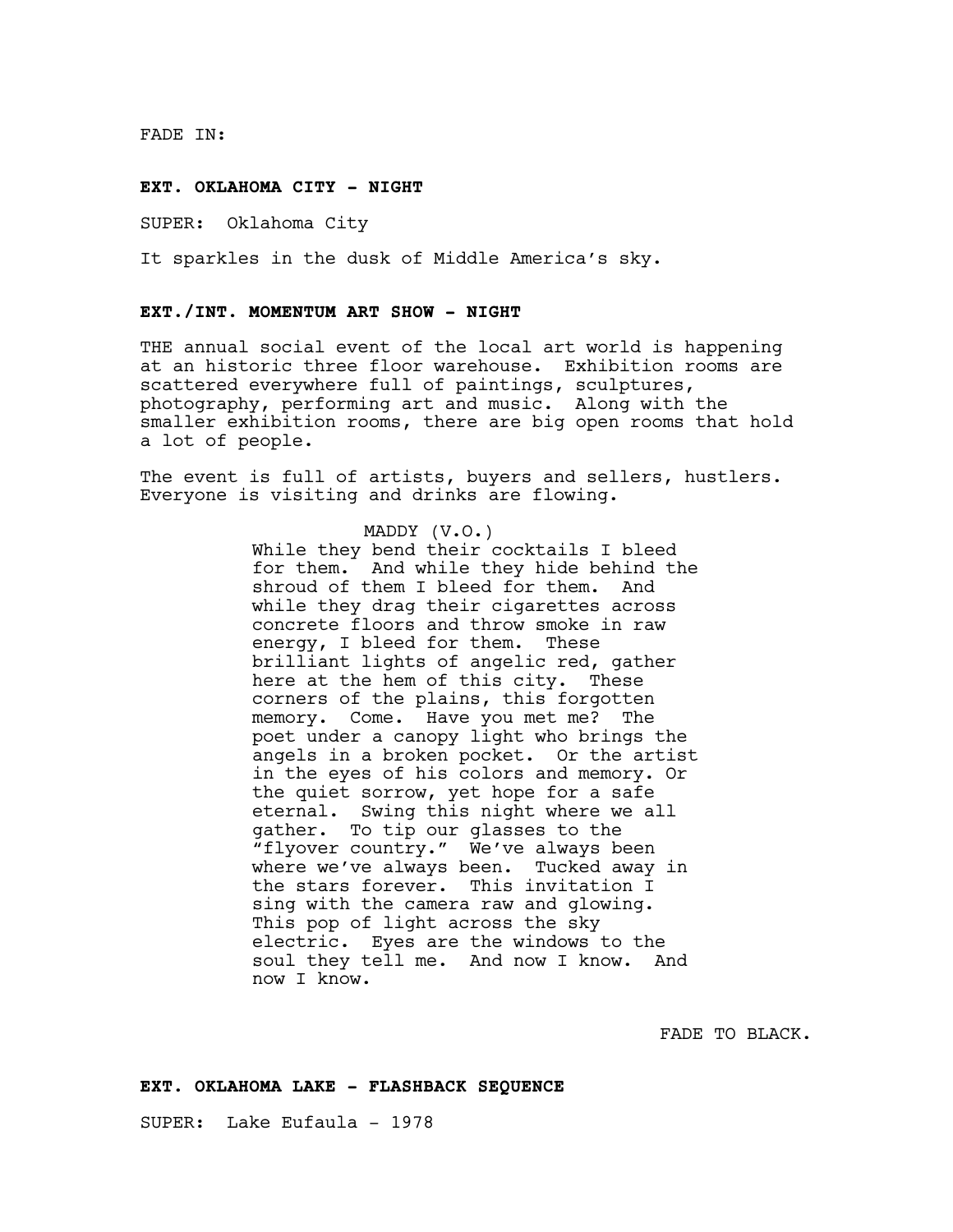It's a beautiful summer day. Several families are barbecuing near the shore. Maddy's father CARL,30, tall handsome men is cooking on the grill.

> CARL Honey can you grab me a plate.

BARBARA, 27, Maddy's mom, gets a plate from the table and walks towards Carl and hands it to him. Barbara strokes Carl's back as he removes a hot dog from a grill and places it in a bun.

> CARL (CONT'D) Maddy your hot dog is ready! Come and eat.

MADDY, 10, runs towards Carl and he hands her the plate. Maddy takes one quick bite and puts the hog dog down and then runs off to the lake.

> CARL (CONT'D) It's that all you are going to eat!?

MADDY I want to swim.

CARL Put your life jacket on first.

Maddy runs far down the shore.

MADDY It's okay. I'm not going out far.

Carl turns back to the grill and continues cooking. Maddy joins the other kids that are playing in the shallow water. PAT, a chubby 11 year old boy, approaches Maddy.

> PAT Come on Maddy I found a place it's just around those trees.

Pat runs off.

PAT (CONT'D) Come on, come on.

Maddy follows him as Pat disappears around the trees. Maddy finds Pat climbing a rock off shore. Pat does a cannonball off the rock. Maddy runs to Pat in concern. Pat emerges from the water.

> PAT (CONT'D) Come on Maddy, jump!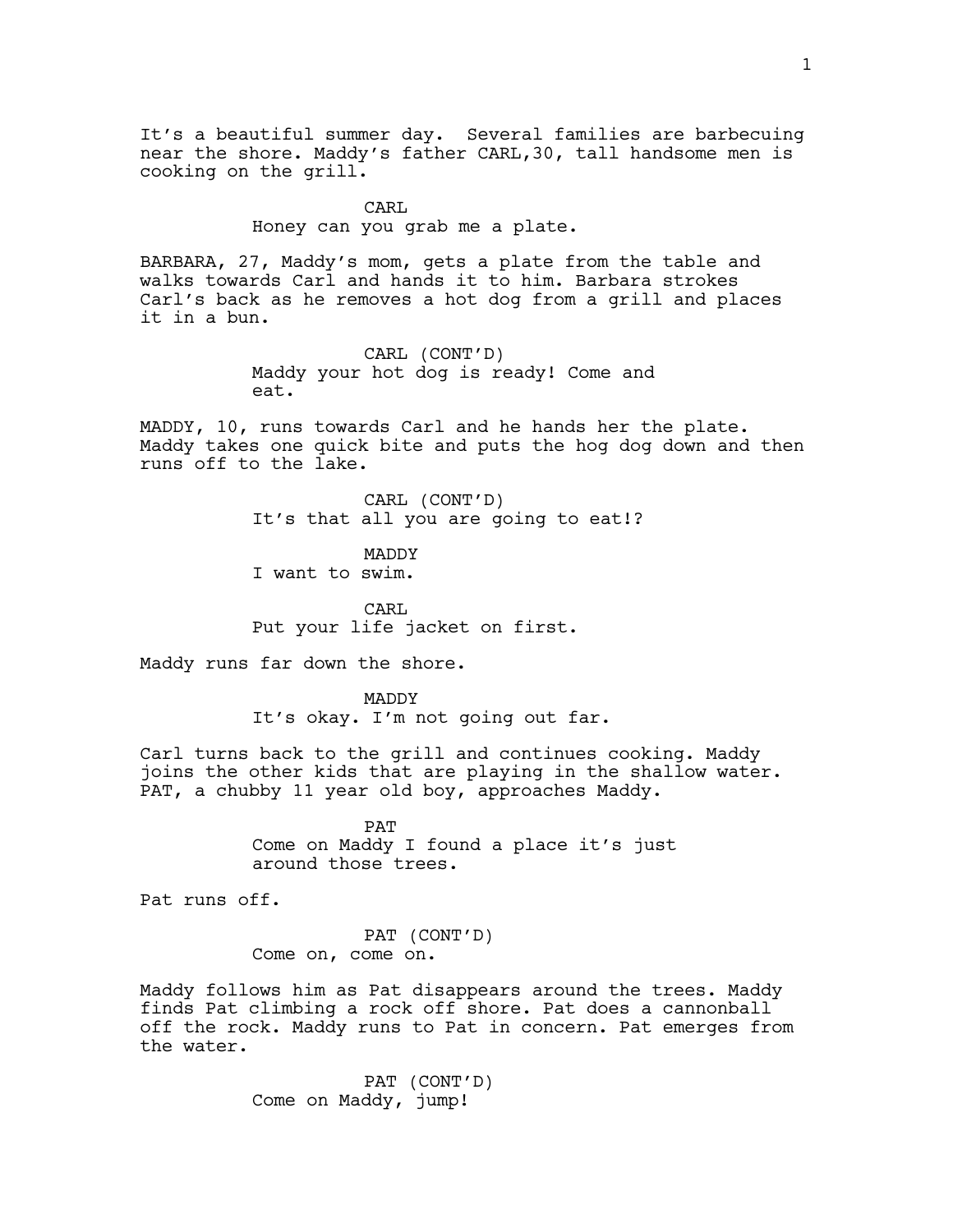Maddy stands on the rock and nervously looks down to the water below.

> PAT (CONT'D) Would you jump already!

Maddy gingerly moves closer to the edge of the rock.

PAT (CONT'D) It's easy, come on Maddy.

MADDY I'm going, don't rush me!

Maddy gets up the nerve and plunges in.

# **EXT. UNDERWATER - DAY**

She slams her head on a rock. Rivers of blood spurt from her scalp. An unconscious Maddy does a deadman's float.

## **INT. HOSPITAL ROOM - DAY - FLASH FORWARD**

A WOMAN, 33, lays in bed. A easel stands in the corner with a blank painters canvas on it.

## **INT. MOMENTUM ART SHOW - NIGHT - FLASH FORWARD**

PETER, 38, a white guy, approaches the camera. He takes a deep breath and looks directly into the camera.

> PETER You are the best thing that's ever happened to me.

He gets down on one knee and reaches into his pocket.

PETER (CONT'D) I want to make a life with you, marry me.

He opens a ring box exposing a glittery and shining diamond.

## **INT. LIVING ROOM - NIGHT - FLASH FORWARD**

A MAN, 30, with brown hair, places a gun to his temple and squeezes the trigger.

**BACK TO SCENE**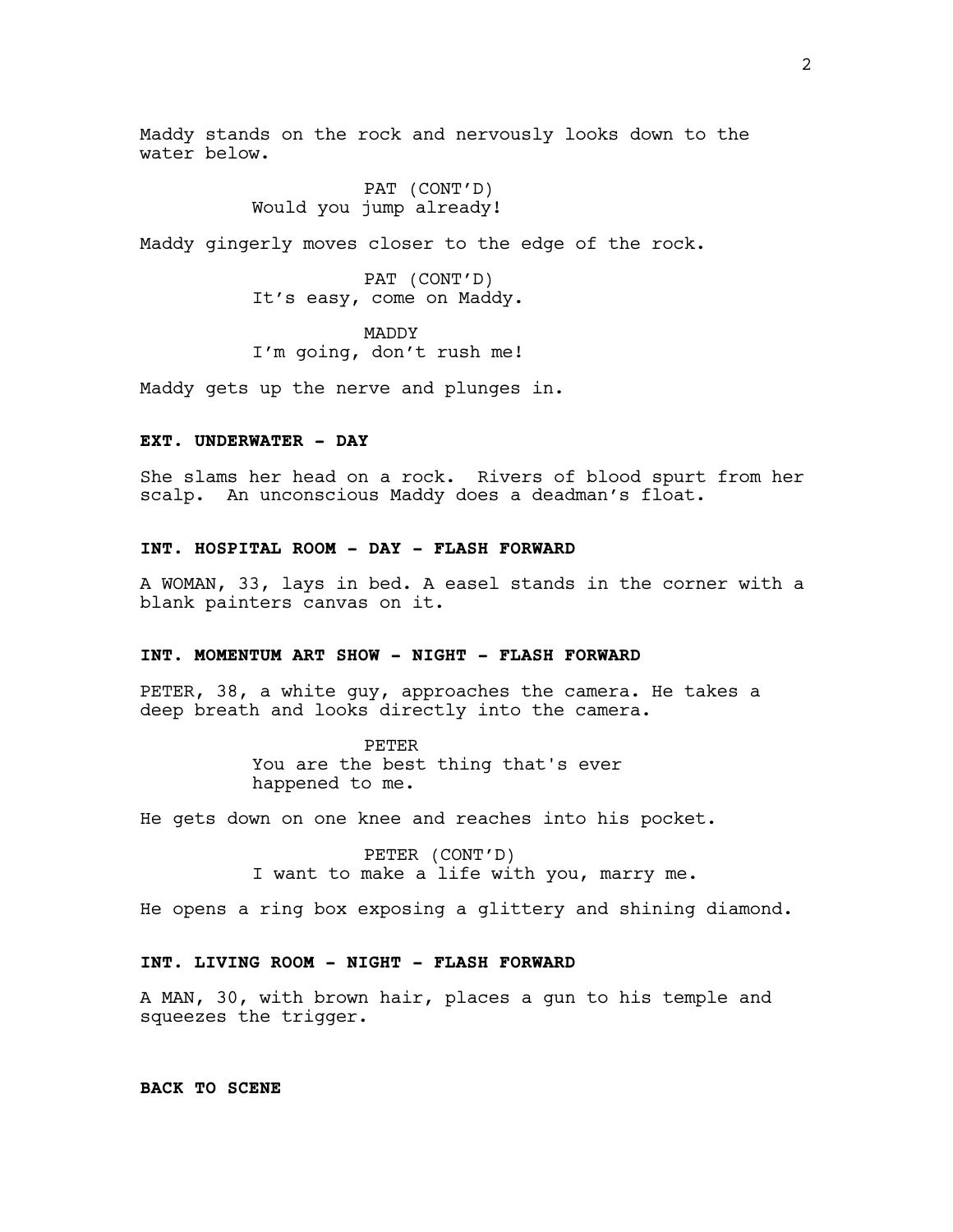#### **EXT. UNDERWATER - DAY**

Maddy is floating in suspension. She opens her eyes under the water.

### **END FLASHBACK SEQUENCE**

## **INT. MOMENTUM ART SHOW - BATHROOM - NIGHT**

MADDY, now in her 30's, splashes water in her face. She looks in the mirror at her blurry image. She splashes her face again, shaking her head as her eyes blink like the shutter of a camera.

## **MADDY'S SHUTTER VISIONS - A SERIES OF STILL PHOTOS**

Progressive pictures of the sink in newer condition, with less and less rust.

## **INT. MOMENTUM ART SHOW - BATHROOM - NIGHT**

Maddy gets a pill bottle from her pocket.

## **INT. MADDY'S HOME - MASTER BATHROOM - DAY - FLASHBACK**

Barbara takes pills out of medication bottle. Maddy,7, stands on door way looking at her mom.

> MADDY Mommy I'm hungry.

Barbara's eyes are heartbroken as she looks in to the mirror. She begins to well up with tears.

> MADDY (CONT'D) Mommy don't cry, daddy is in heaven.

BARBARA I know sweetie. Did you get all of your things packed.

Maddy nods her head yes.

BARBARA (CONT'D) Good girl.

MADDY Can we take Jack with us?

BARBARA I toll you honey, they don't aloud pets in the apartment. But I promise one day will have a big backyard. (MORE)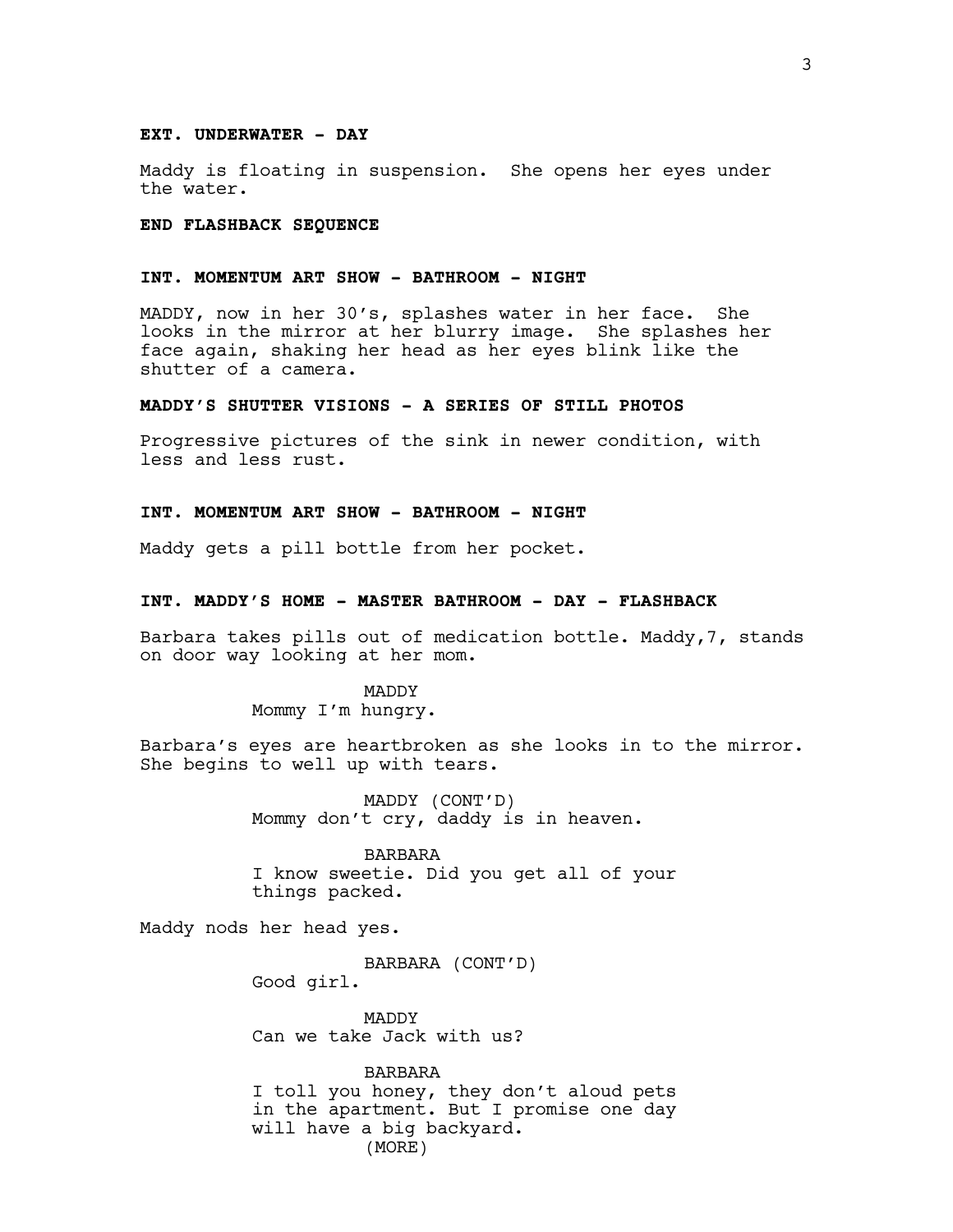Then you can have all the puppies you want, okay? I promise. BARBARA (CONT'D)

MADDY Okay, mommy.

BARBARA That's my girl. Lets get you something to eat.

Barbara takes Maddy by the hand.

**END FLASHBACK**

## **INT. MOMENTUM ART SHOW - BATHROOM - NIGHT**

CARISSA, 20, a Latina with wild curly hair grabs Maddy's hand.

CARISSA

Maddy...

Maddy keeps staring at the mirror, holding herself up with the sink, not paying attention to Carissa.

CARISSA(CONT'D)

Hey, Maddy.

Maddy turns to look at Carissa.

CARISSA (CONT'D) What's wrong with you lately?

MADDY

I don't know, I keep seeing things, all of these people, I can't get them out of my mind, I can't take it anymore.

CARISSA

You're just stressed out. You are putting on the biggest art show in town.

### MADDY

No, it's more than that. I have been dealing with this for years, but nobody gets it. It feels like everybody is pulling at me in a thousand ways.

CARISSA Are you taking anything for it?

MADDY Yea, but I think it's just making it worse.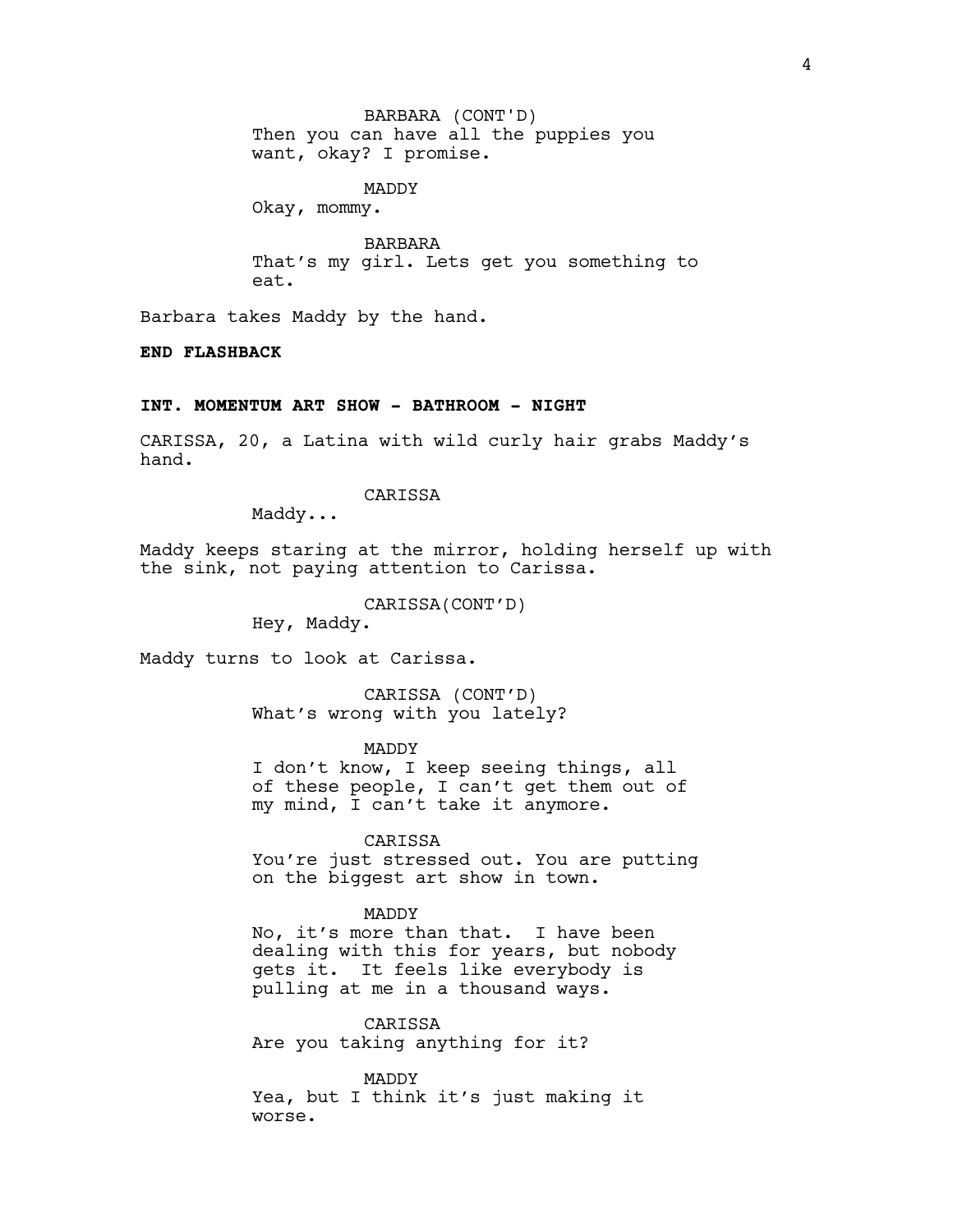CARISSA

Look, on Monday, I'll make you an appointment with my doctor, he's really good. Maybe you'll be better off getting a second opinion.

MADDY Thanks, that sounds good.

CARISSA Well lets get this show rolling. Come on, the mics are out again.

MADDY

Ok, lets go.

### **INT. MOMENTUM ART SHOW - HALLWAY - NIGHT**

Maddy and Carissa walk down a dimly lit hallway and turn the corner.

### **INT. MOMENTUM ART SHOW - EXHIBITION ROOM #1 - NIGHT**

A huge room filled with people, in the middle of the room is a gigantic sculpture, paintings are on the wall, a bar is in the right hand corner and the music stage sits in the opposite corner. Carissa and Maddy walk trough the crowd.

## **INT. MOMENTUM ART SHOW - BAR - NIGHT**

PHIL, 27, stands next to his friend JOEY, 25, with a paper bag next to him. They are scanning the room for women with drinks in their hands.

> JOEY OK, buddy, which one looks good?

PHIL Wait a minute, wait a minute.

Phil holds his hand out toward Joey as if to calm him down. Two hot, blonde girls, holding hands, walk past.

> PHIL (CONT'D) Ooh, do I dare? Let's see...

JOEY What about her?

A brown haired, sophisticated, well dressed BEAUTIFUL GIRL in her 30's, is standing with three guys around her.

> PHTT. Too high maintenance.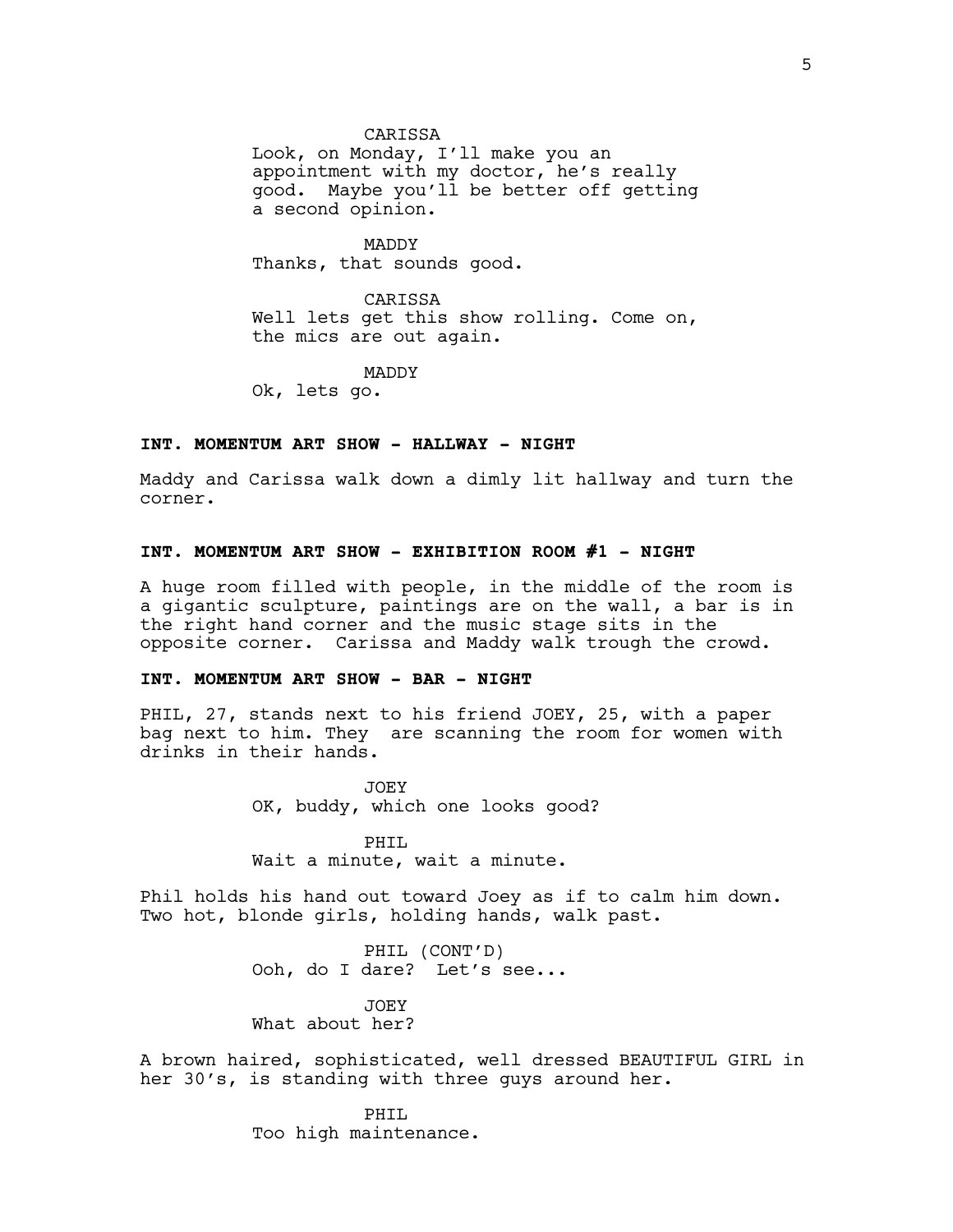INTELLECTUAL WOMAN, 26, is standing nearby wearing glasses. PHIL (CONT'D) I can't have them smarter than me. JOEY How about her? He points to YOUNG GIRL #1, maybe sixteen, talking to a friend of similar age, YOUNG GIRL #2. PHIL Do you want me to go to jail? JOEY Alright, alright. Let's see... What about her. Masculine looking LEATHER JACKET WOMAN, 35, has a pierced nose and black dyed hair. PHIL I think she has more testosterone than I do. A BLOND BEAUTIFUL WOMAN, 25, in a revealing dress walks directly in front of them. PHIL (CONT'D) Incoming two o'clock. Both Phil and Joey ogle at her as she passes by. PHIL (CONT'D) Damn, I love this place. Phil scans the crowd for women, inhaling deep. PHIL (CONT'D) Smell that opportunity! Joey takes a drink of his beer. JOEY I love this place, but man, my mom is going to kill me for not going to the funeral. PHIL It's a fucking cat JOEY Yeah, but Mr. Wiskers was special. I used to hold him like a baby and when I talked to him, he always seem to

understand.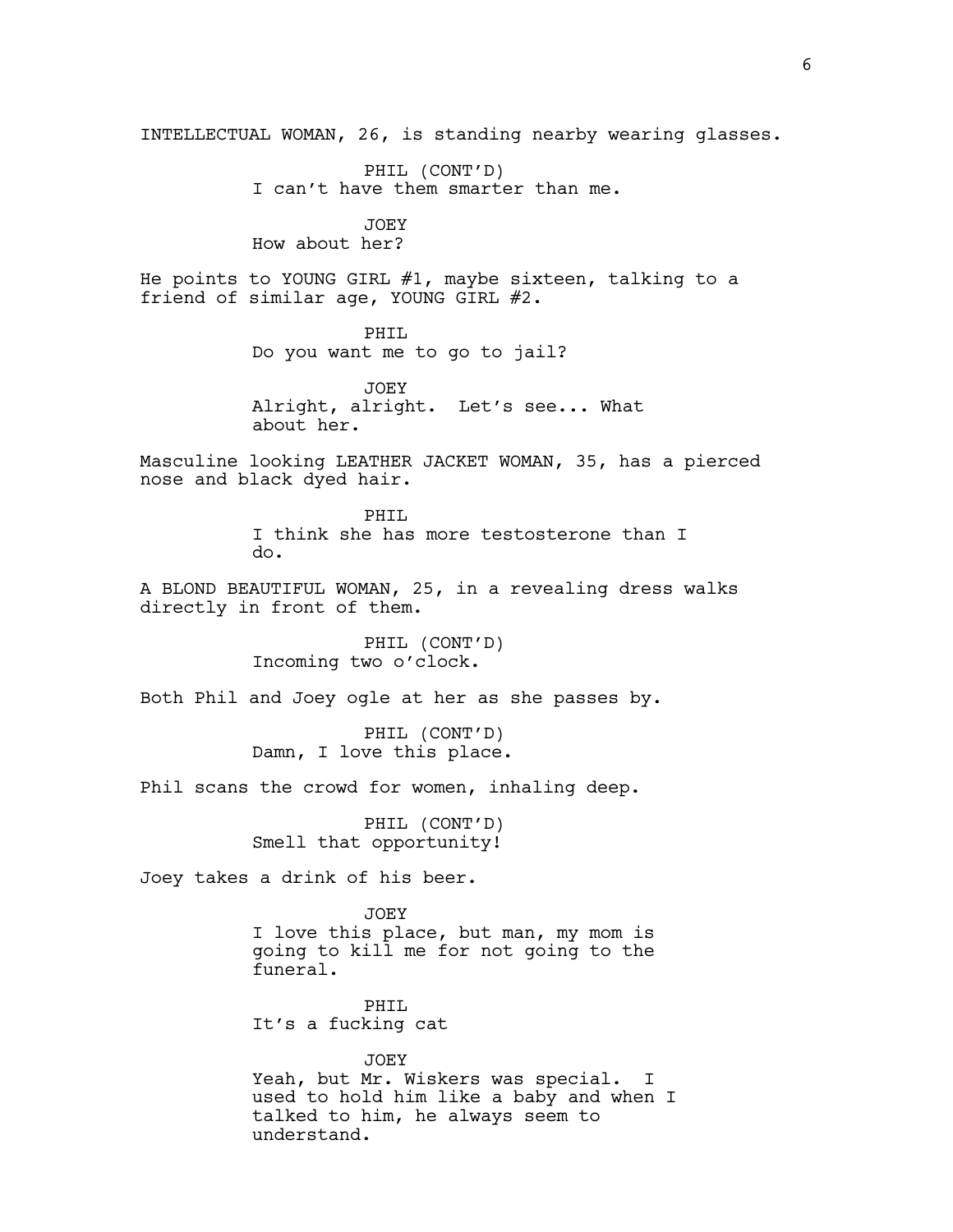PHIL What are you? Fuckin' eight? You want to see special? Have one of their honeys grinding on top of you. I'll show you Mr. Wiskers. Phil doing a motion with his hips like sex. Joey looks down a little embarrassed as a hot GOTHIC GIRL, 24, walks by and gives Phil a dirty look. Phil chomps his gum towards her. PHIL (CONT'D) How you doin? She walks by throwing them a disgusted look. PHIL (CONT'D) I'll catch up with you later. Oh yeah, she wants me. Phil turns around to the bar and gestures to the bartender for two more beers. PHIL (CONT'D) Let's put this plan into motion. Did you get the stuff? JOEY I got it, right here. Joey pats the paper bag. PHIL None of that cheap shit. You dealt with Diego right? JOEY Yeah. Are you sure this is going to work? PHIL Would you trust me? Phil finishes his drink. PHIL (CONT'D) Come on... Joey takes the paper bag and follows him. **INT. MOMENTUM ART SHOW - MUSIC STAGE - NIGHT** The music group CHAMPAGNE is setting up their equipment.

Maddy turns the mic switch on and off, while DANIEL, 26, the lead singer, talks into it.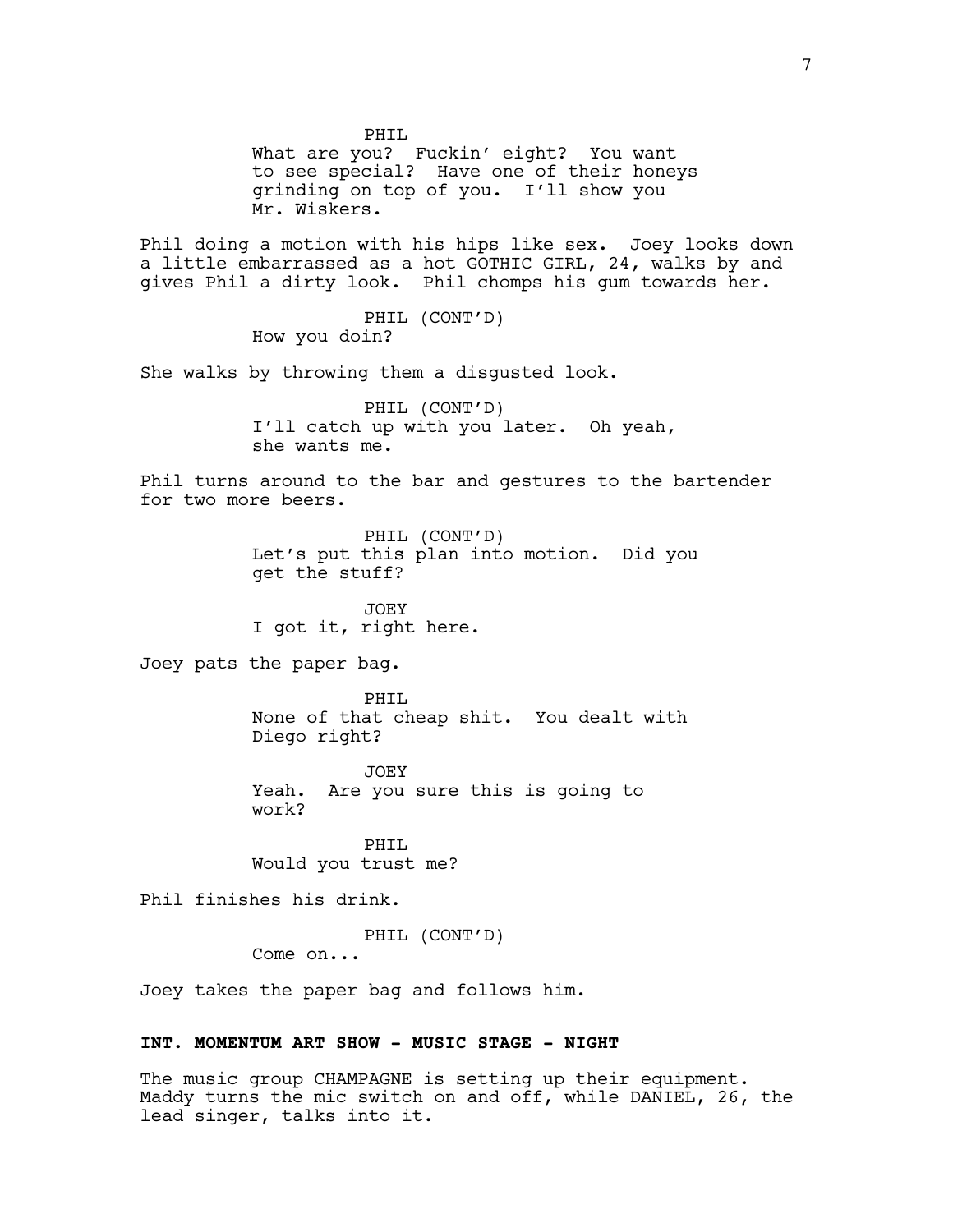Carissa flirts with JEREMY, 22, bass player, as he strums his guitar. Maddy looks at Carissa and rolls her eyes. Maddy bends down to make sure the cord is connected. She looks up at Daniel who is still testing the mic. MICHAEL, 30, Daniels brother, drummer, comes behind him and flicks his ear.

## DANIEL What are you doing?

## **MADDY'S SHUTTER VISIONS - A STILL PHOTO**

Michael driving, riding shotgun is Daniel. In the back Jeremy smoking a cigarette and Justin playing guitar.

## **INT. VAN - DAY - FLASHBACK**

Daniel looks over and sees the red light gas blinking.

DANIEL How are we on gas?

MIKE

We're cool.

DANIEL

Yea.

## MIKE

What?

Justin begins to imitate Mike.

JUSTIN We're cool, we're cool.

He finishes imitating Mike.

JUSTIN (CONT'D) Don't let it be like the last time in Vegas. I'm not walking ten miles for gas again.

They continue to drive on a desolate two lane highway. There is nothing around. Jeremy lights up another cigarette.

> DANIEL Damn, what's that smell.

Mike looks up in the rearview mirror at Jeremy smoking.

MIKE It's the cigarette.

JEREMY Ain't the cigarette.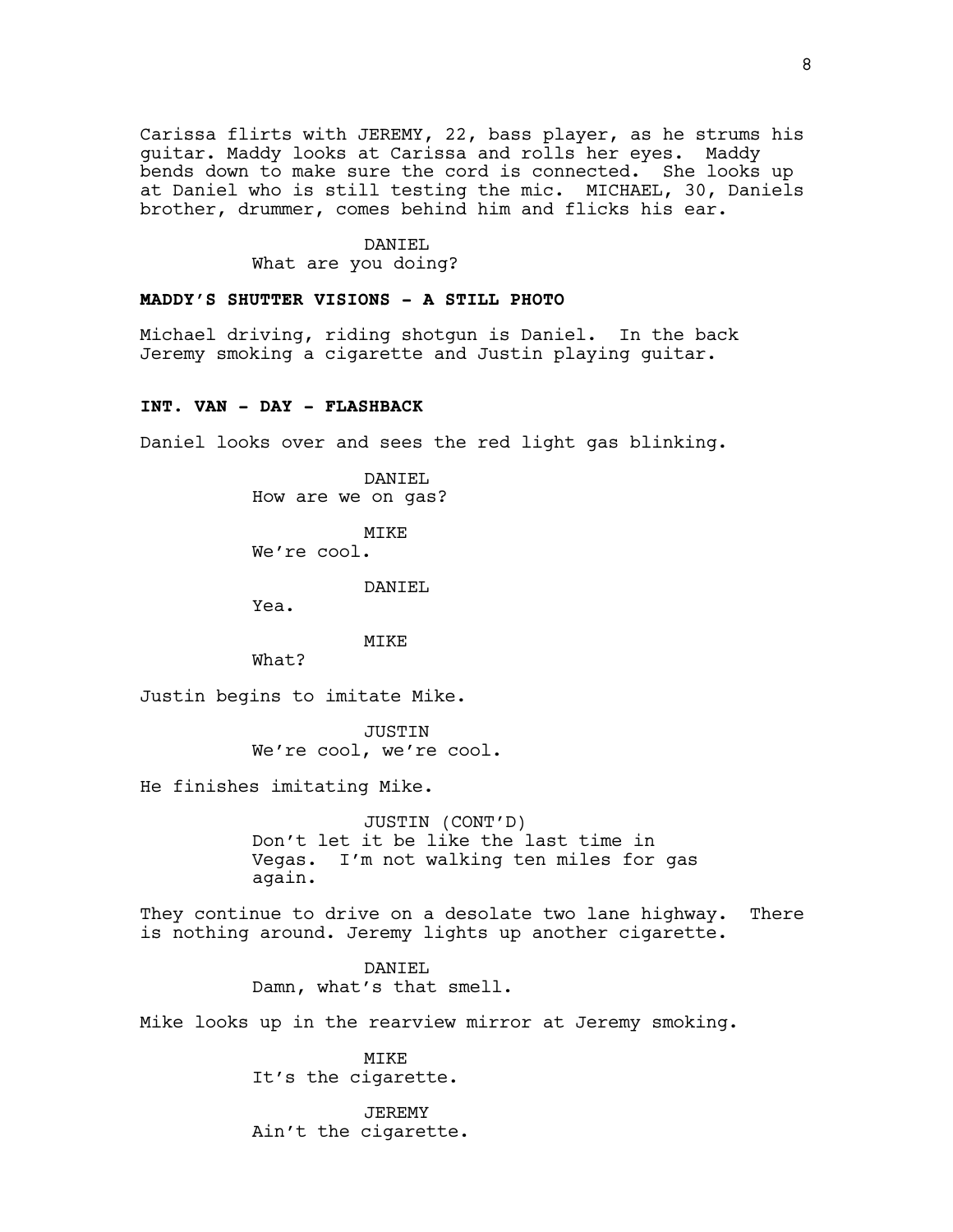DANIEL Did you get the oil changed before we left?

Mike doesn't say anything.

DANIEL (CONT'D) Damm it Mike, you don't do shit.

**MTKE** I'm driving ain't I?

Smoke is curing out of the van. Mike pulls off to the side of the road. Everybody piles out. Mike pulls up the hood, burning his hand.

> MIKE (CONT'D) Call Dad, Daniel.

DANIEL What Dad is going to do? It ain't like we are in Norman.

JUSTIN It's like the hills have eyes out here.

MIKE And they're taking you first.

**END FLASHBACK**

# **INT. MOMENTUM ART SHOW - MUSIC STAGE - NIGHT**

Daniel can now be heard talking into the mic., as the rest of the band continues setting up their equipment.

**INT. MOMENTUM ART SHOW - EXHIBITION ROOM #2 - NIGHT**

Very conservative, light art is in the walls (think Thomas Kincade). Joey and Phil check it out.

## **INT. MOMENTUM ART SHOW - EXHIBITION ROOM #3 - NIGHT**

BALLET DANCER is performing gracefully as Phil and Joey pass by.

# **INT. MOMENTUM ART SHOW - MADDY'S PHOTOGRAPHY EXHIBITION ROOM - NIGHT**

Joey and Phil at the photography exhibit. The photos are of nature and landscapes. They turn the corner of the wall.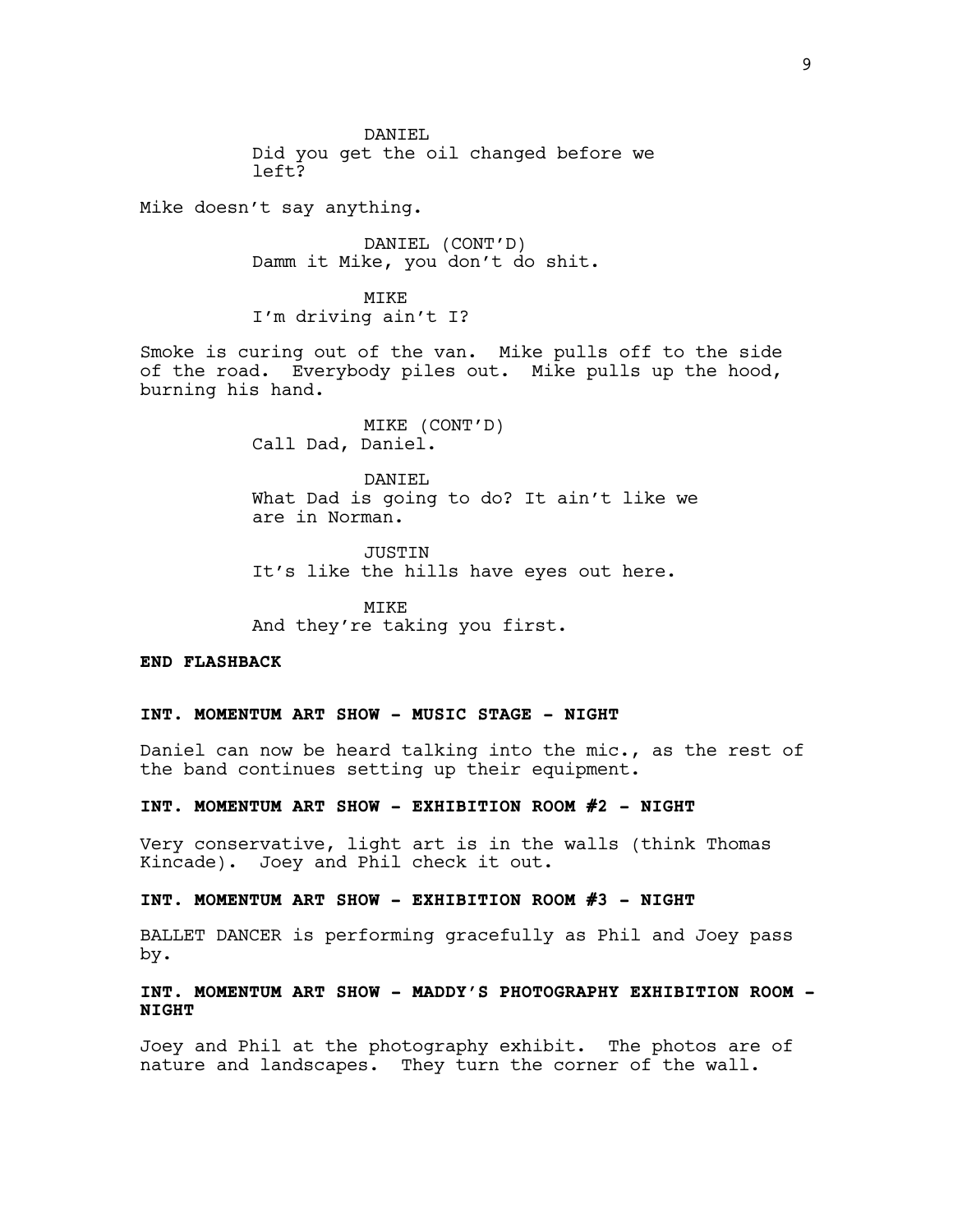#### **INT. MOMENTUM ART SHOW - EXHIBITION ROOM #4 - NIGHT**

Phil and Joey find themselves in the middle of a sadomasochistic exhibit. Everyone is dressed in black leather. Men are whipping girls, girls have men on leashes. Phil and Joey are shocked at what they see.

They notice ROSE, 25, a Latino woman dressed in a red corset and wearing a carnival mask. She is looking around the cage in an agitated state.

## **INT. MOMENTUM ART SHOW - CAGE - NIGHT**

Rose notices Phil and Joey backing slowly out of the room. Rose's breathing becomes more rapid as she continues to look at the cage and her body.

## **INT. MOMENTUM ART SHOW - EXHIBITION ROOM #4 - NIGHT**

Rose grabs the bars and shakes them. The cage door flies open and she runs out of the exhibition room.

### **INT. MOMENTUM ART SHOW - BATHROOM - NIGHT**

Rose bursts in and locks the door. She turns the faucet on, takes soap from the dispenser and begins washing her hands. A cockroach appears crawling across the sink. Rose notices it and washes her hands more furiously.

### **EXT. LAKE HEFNER - DAY - FLASHBACK**

Super: Lake Hefner, 1988

Rose, 6, is playing on the beach sitting down with a pail shoveling sand into the pail. Rose is playing on a beach and legs come up behind her. Rose turns an becomes surprised by UNCLE FERNANDO, 26, then looks up at his face, recognizes him and she smiles. (Note: English subtitles)

ROSE Me asustaste.

ROSE (CONT'D) You scared me.

FERNANDO No tengas miedo soy yo. Don't be scared, it's me.

He crouches down to her level.

FERNANDO (CONT'D) Dejame te enseno a como construir un castillo de arena.

FERNANDO Here, let me show you how to build a sand castle.

FERNANDO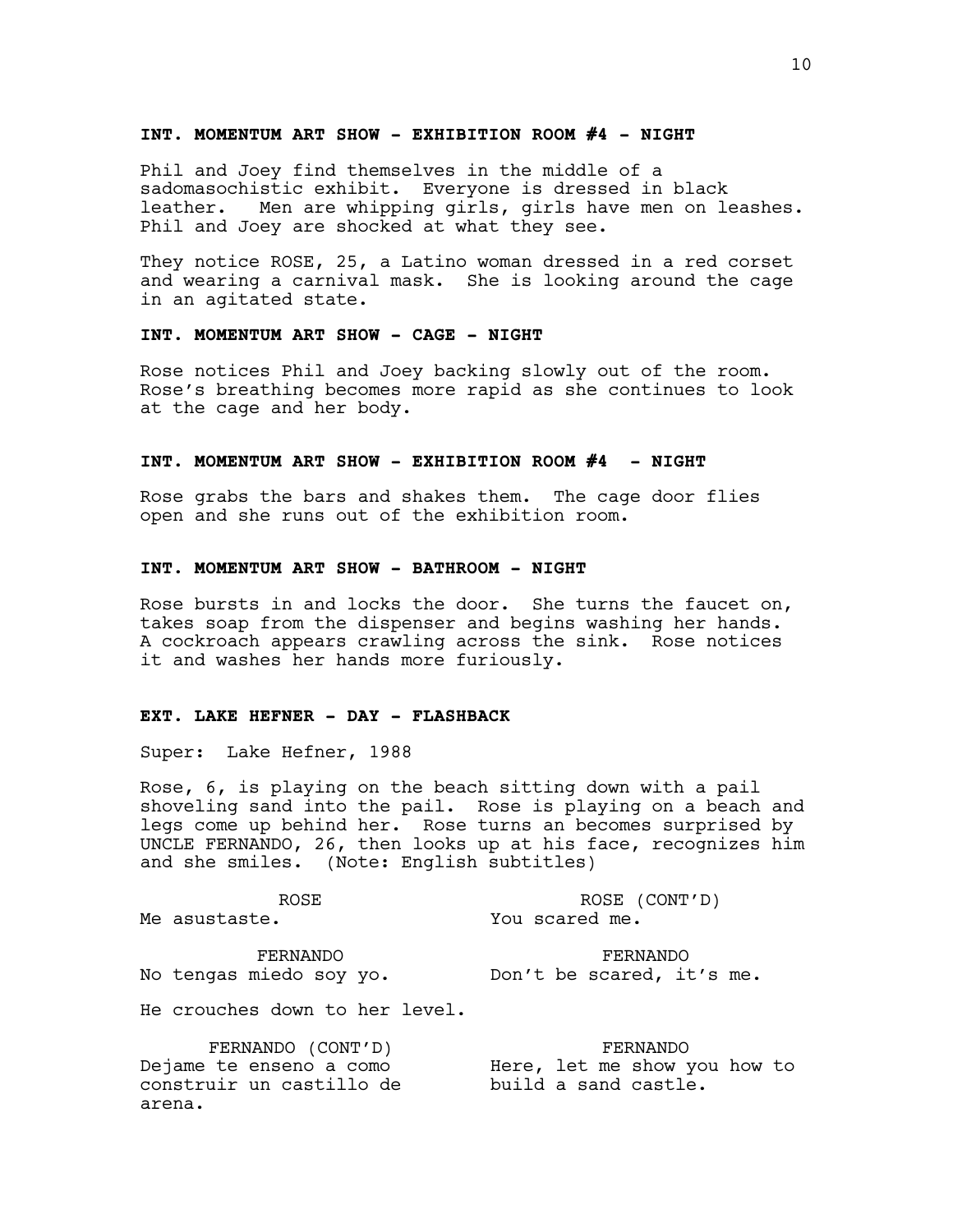He fills the pail with sand, turns it over and plots it on the shore. He removes the bucket leaving the sand mold.

FERNANDO (CONT'D) Toma, quieres hacerlo. FERNANDO Here, you want to try.

Fernando hands the bucket to her. Rose nods and grabs it with a big smile.

ROSE Si! ROSE (CONT'D) Yes!

Fernando goes behind her to help her shovel sand in to the bucket. With each turn of his forearm we see a tatoo of a cockroach. His hand is over Rose's who holds the shovel.

## **END FLASHBACK**

#### **INT. MOMENTUM ART SHOW - BATHROOM - NIGHT**

Rose stands in the middle of the bathroom as cockroaches surround her. She notices a bottle of bleach under the sink. She steps over the cockroaches and grabs it. She splashes and pours the bleach onto the floor and the cockroaches.

# **INT. ROSE'S ROOM - NIGHT - FLASHBACK**

There is heavy breathing in the background. Fernando sits on the corner of the bed without a shirt. He gets up, fastens his belt and grabs his T-shirt from the floor.

Rose is in the other corner of the bed, near the wall, breathing heavily, embracing herself, and shivering. Fernando walks past a paper screen throwing off a huge silhouette.

## **END FLASHBACK**

### **INT. MOMENTUM ART SHOW - BATHROOM - NIGHT**

Rose flushes the toilet hysterically, then looks down at the cockroaches swirling down the drain. Rose continues to flush and with a toilet brush pushes cockroaches in to the toilet. All the cockroaches are flushed as her breathing slows down and she no longer sees them. Rose stands up and takes one long deep exhale as she walks to the sink to wash her hands.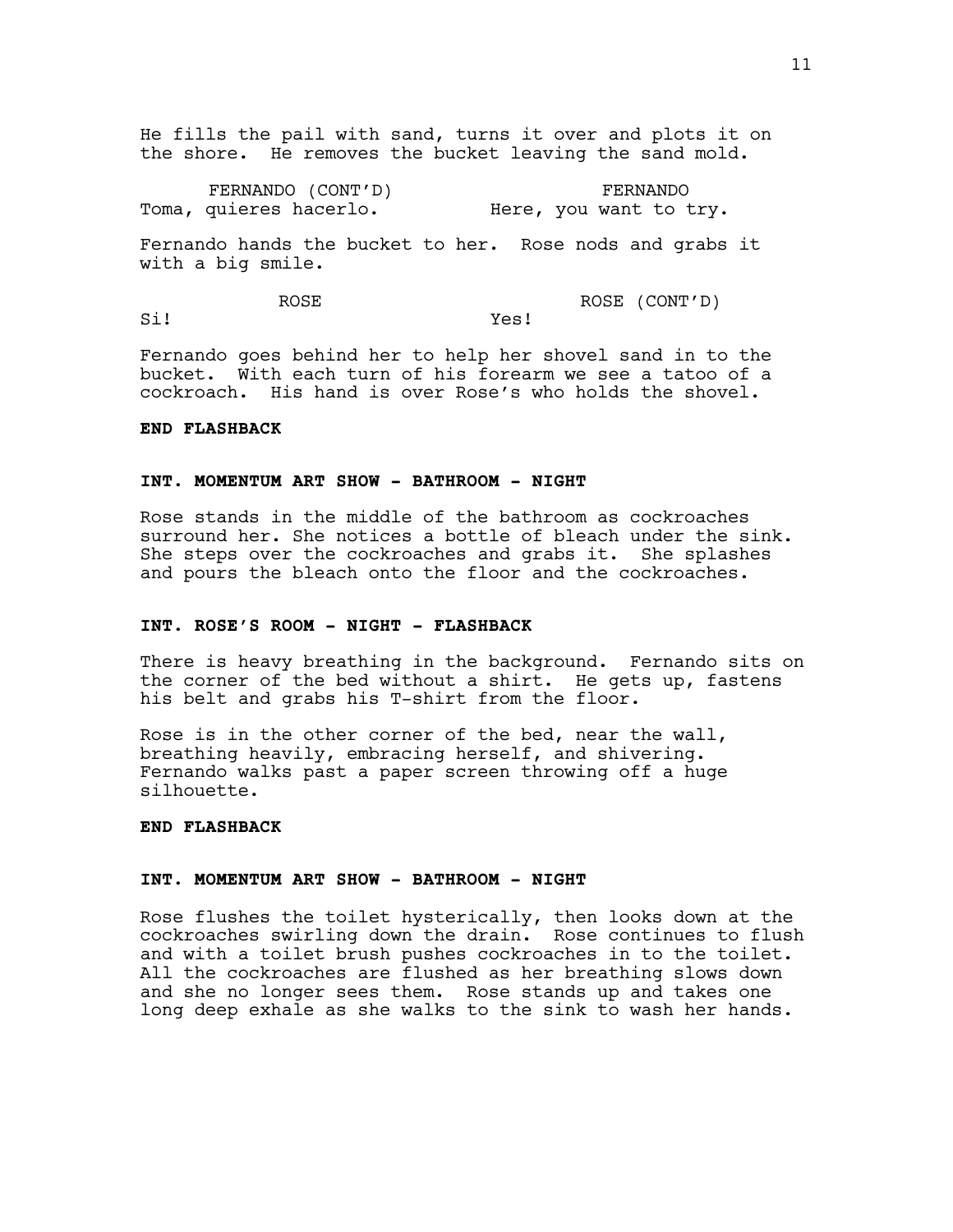#### **INT. MOMENTUM ART SHOW - FRONT DOORS - NIGHT**

Maddy arrives at the receiving table. At the receiving table there are five Momentum staff members ganding out information on the art show. Maddy comes up to a Samuel, 50, an African American, who is opening boxes.

> MADDY Everything okay, Samuel?

SAMUEL Yes! The programs are awesome. You did a great job.

MADDY Don't give me the credit, it's all the volunteers.

Carissa shouts at Maddy and she turns around to face her.

**CARTSSA** Maddy, Frank is here from New York. You've got to meet him.

MADDY Would you excuse me?

Maddy follows Carissa towards the exhibition room.

**CARTSSA** He coordinates big shows in New York City, anything that comes in and out of New York.

## **INT. MOMENTUM ART SHOW - EXHIBITION ROOM #5 - NIGHT**

Maddy looks straight ahead at FRANKLYN KENNEDY, 50, a white gay man dressed in a suit. He stands in a small group of people, some with drinks in their hands.

### **EXT./INT. ART MUSEUM LOBBY - DAY - FLASHBACK**

Maddy looks up at the huge hanging banners advertising a new exhibit. She wanders inside and finds the admission prices.

INSERT: ADMISSION PRICES SIGN:

Adults \$12.00 - Seniors \$10.00 - Students \$10.00 - Children \$7.00

Maddy pulls out her wallet and discovers she only has a \$5.00 bill. She looks disappointed and heads towards the door. Curator Franklyn Kennedy's picture is framed on the wall with a name plate.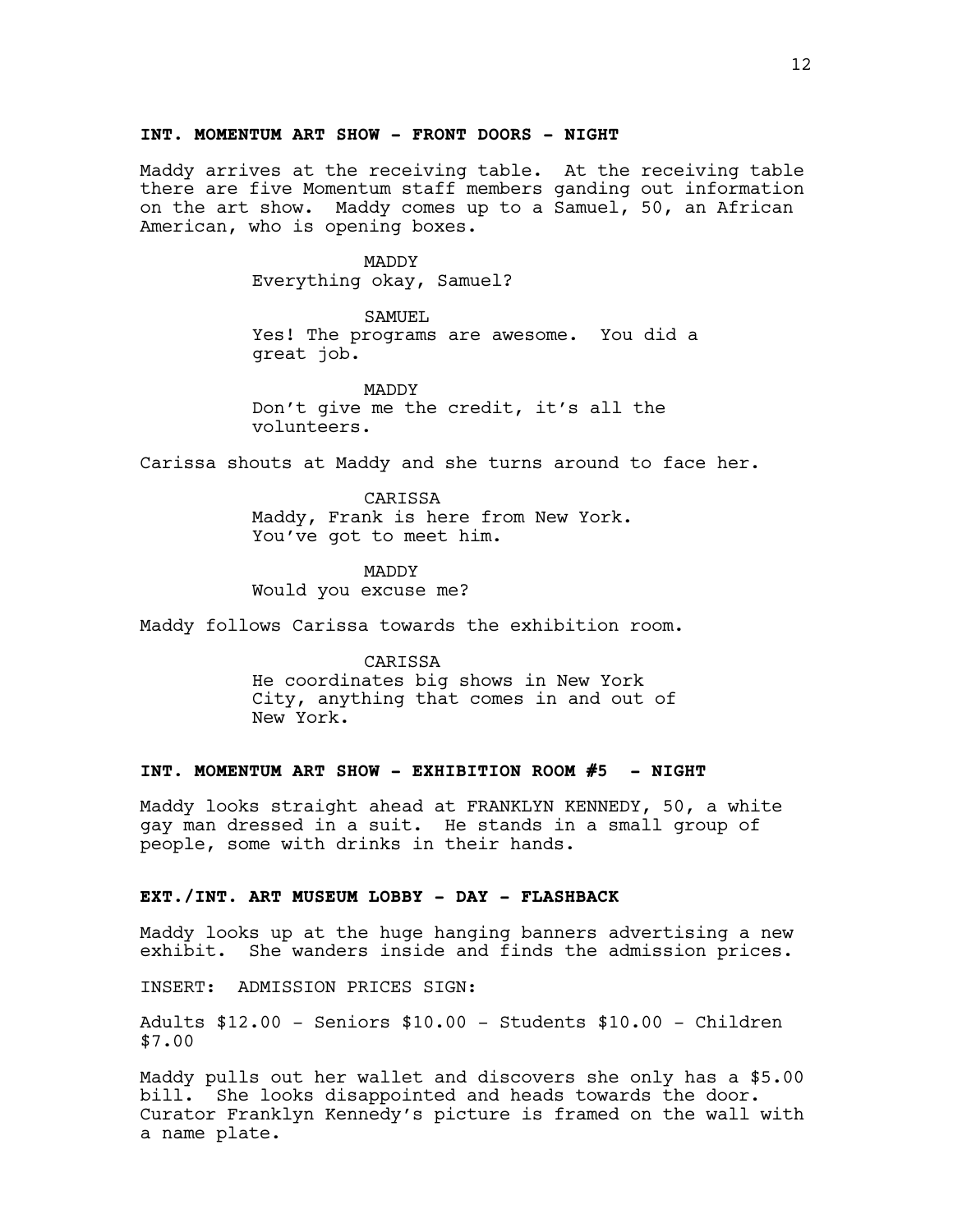#### **END FLASHBACK**

#### **INT. MOMENTUM ART SHOW - EXHIBITION ROOM #5 - NIGHT**

Maddy stands with Carissa just outside the Franklyn Kennedy's circle of people.

> CARISSA Excuse me, Mr. Kennedy, this is Maddy Rose, she is the President of the Independent Artist Of Oklahoma.

FRANKLYN KENNEDY Very nice to meet you.

He only slightly shakes her hand.

FRANKLYN KENNEDY (CONT'D) I didn't think Oklahoma could ever come up with something like this.

MADDY Yeah we have art now. We even have paved roads.

The rest of the circle ignores Maddy as Kennedy turns back to them.

> FRANKLYN KENNEDY As I was saying... The food was horrible, the service worse and the wine list, well, enough said.

The crowd laughs. DOLORES, 40, friend of Franklin Kennedy steps forward.

> DOLORES What are you doing next?

FRANKLYN KENNEDY We are flying to Austin tonight, then Jeff and I are vacationing in Greece for three weeks.

Maddy turns to Carissa.

MADDY I've got to go.

CARISSA You need some help?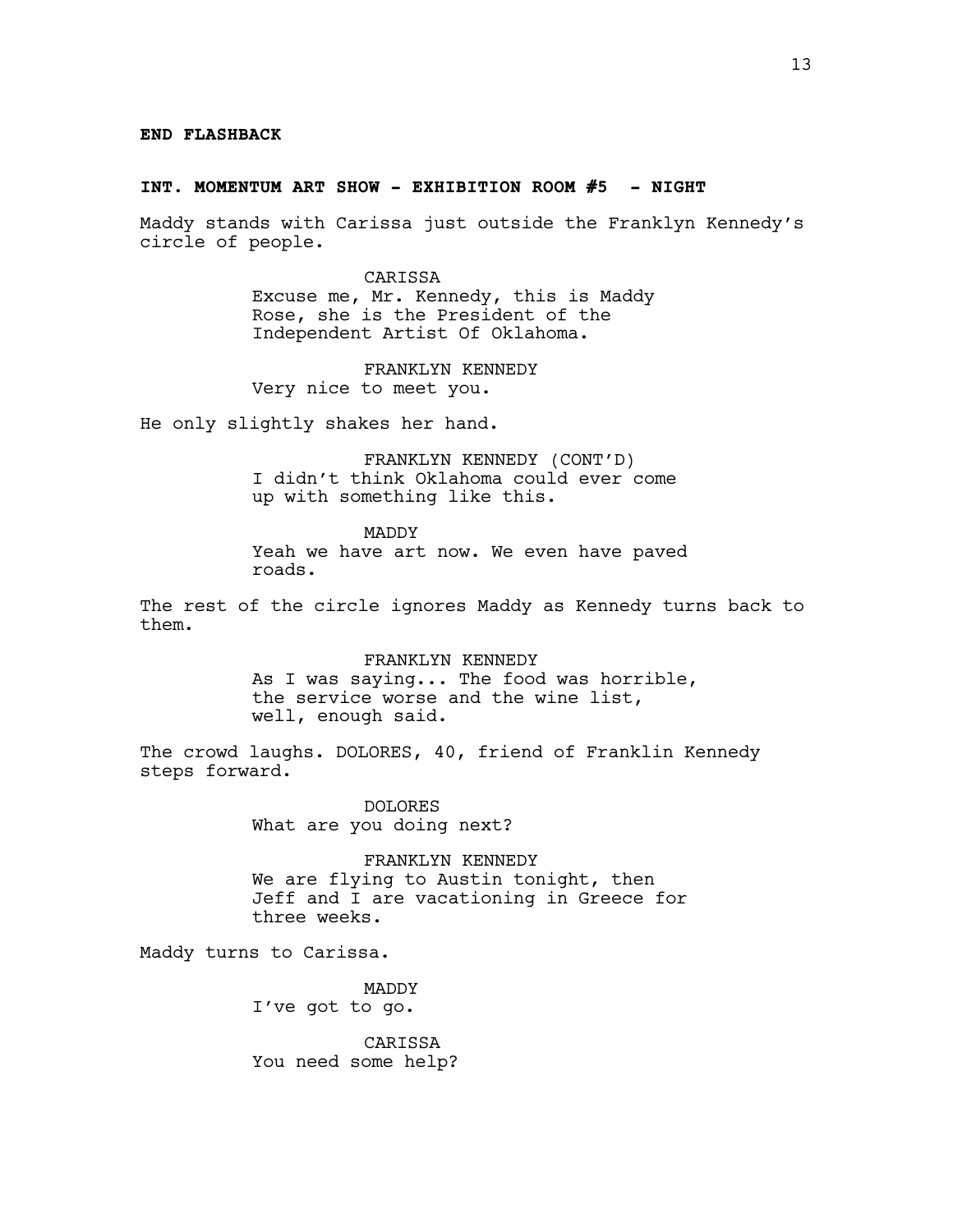MADDY

No, I just have to take care of something. Enjoy, it's going to be a great night!

### **INT. MOMENTUM ART SHOW - FRONT DOORS - NIGHT**

Maddy walks to the receiving table, where the cashier CHRISTY, 30, a casually dressed Latino woman is taking money from the people in line.

> MADDY Christy, don't take any more money.

> > CHRISTY

What?

MADDY Let them in for free.

CHRISTY For free! This is our chance to get in the black finally.

MADDY

I don't care.

CHRISTY So, what are you going to say to Brian?

MADDY I'll deal with Brian, just let everyone in for free.

CHRISTY Whatever you say.

Christy begins waving people past the cashier stand. Maddy walks to another table where artists are in line to get there name tags for the show. PAUL, 24, gets in front of her.

> MADDY Name please.

## PAUL

Paul Bryant.

Maddy searches for the name tag. She finds it and hands it to him.

PAUL (CONT'D)

Thanks.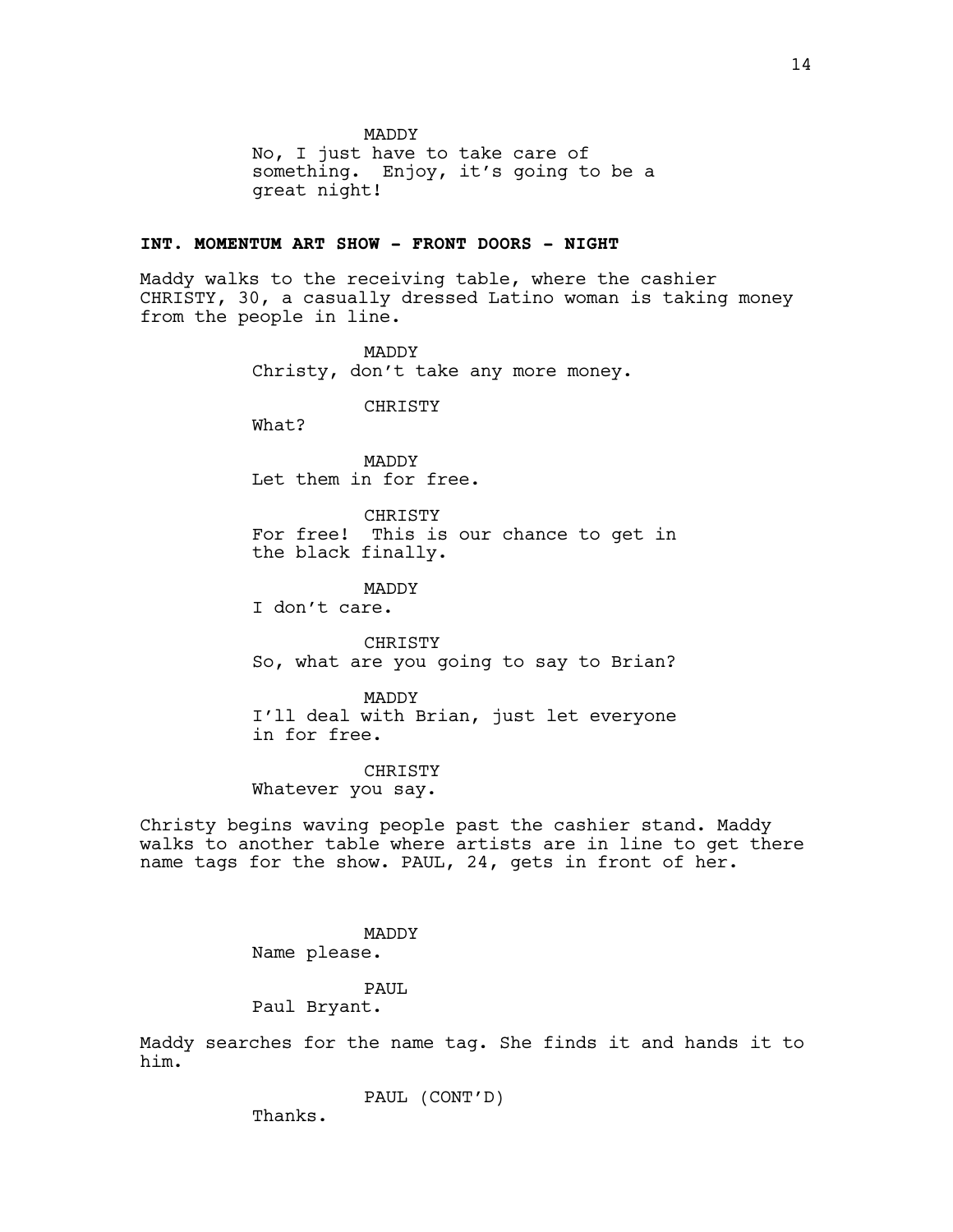When Paul is about to walk away.

MADDY Don't forget the sign in sheet.

Maddy gives him the clipboard to sign.

## **INT. OFFICE - DAY - FLASHBACK**

ROBERT, 50, a psychiatrist,enters with a clipboard in his hand. . Maddy, 10, sits directly across from an elegant desk. Robert places the clipboard on the desk and sits behind it.

> ROBERT Your teachers tell me you been having trouble in some of your classes.

Maddy doesn't respond. Robert writes on the paper.

ROBERT (CONT'D) You can't keep this all bottled up inside you, it's not good.

MADDY I just want to see my mom.

ROBERT I know, but in time. She hasn't been responding to therapy. To introduce a family member now will just set her back.

Maddy doesn't respond and Robert continues writing.

ROBERT (CONT'D) Your aunt says you've taken up photography.

Maddy shakes her head.

ROBERT (CONT'D) It must run in the family. I've seen your mothers work. We've try to introduce her back in to her painting. I think it will come back in time.

## **END FLASHBACK**

## **INT. MOMENTUM ART SHOW - FRONT DOORS - NIGHT**

SOL, 26, a painter tries to get her attention.

SOL

Maddy!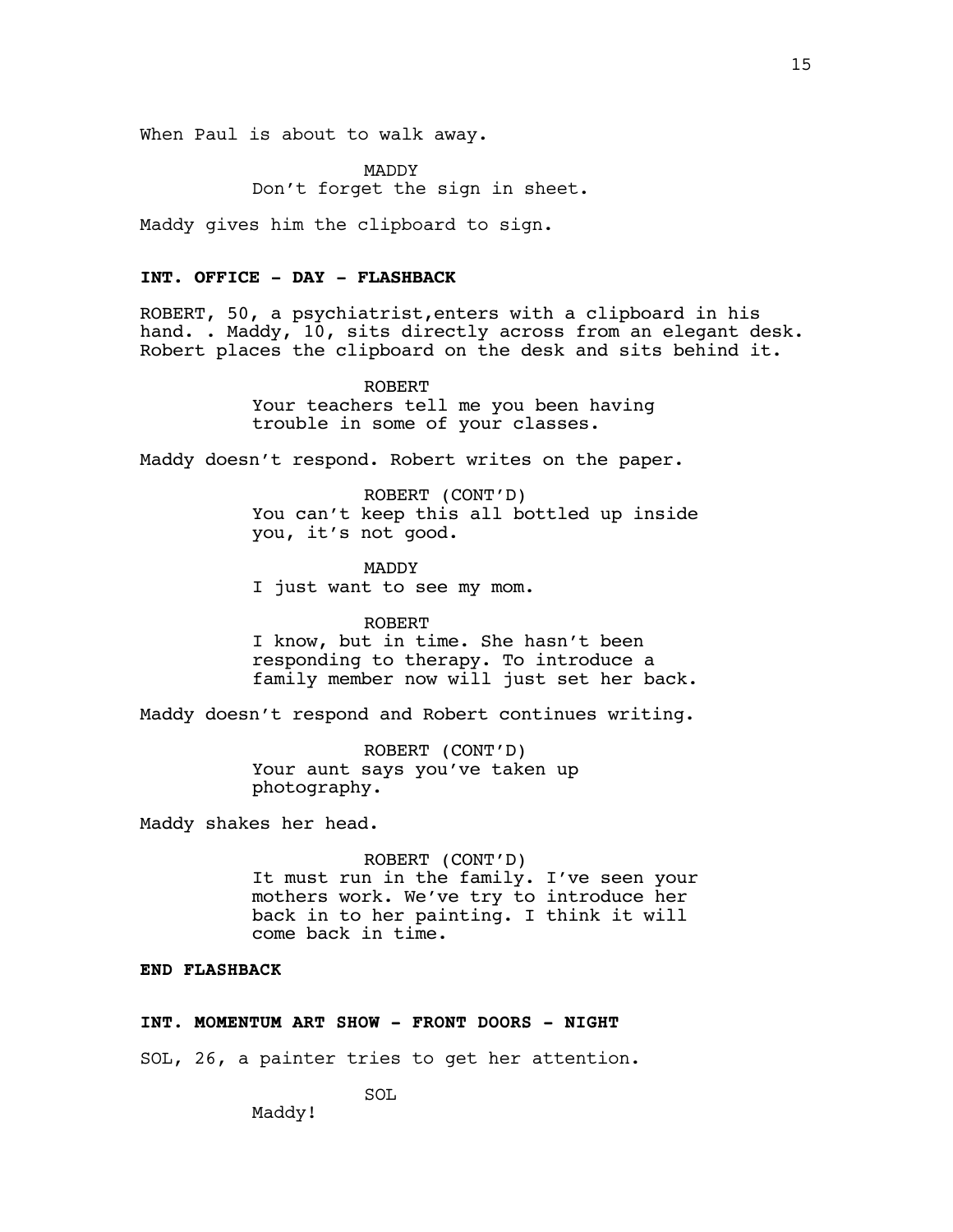Maddy looks at Sol.

## **MADDY'S SHUTTER VISIONS - A STILL PHOTO**

Sol throwing brushes.

#### **INT. SOL'S GARAGE APARTMENT - MORNING - FLASHBACK**

Sol throws brushes angrily. He grabs painted canvases and starts destroying them.

### **END FLASHBACK**

## **INT. MOMENTUM ART SHOW - FRONT DOORS - NIGHT**

Sol keeps trying to get her attention.

SOL

Maddy!

MADDY Sol, how have you been.

SOL Are you okay?

MADDY Sorry, it's just been crazy!

SOL I bet, but this place looks amazing!

MADDY

Thank you.

Maddy gives Sol his name tag. He signs the paper.

SOL I'll catch up with you later.

Maddy continues giving name tags to artists. Sol walks up the stairs, passing PAT, 30, a poet. He is talking to his friend STEPHEN, 25, an African American.

> STEPHEN Who is showing up tonight?

PAT Justin, Estela, Scott, Andrea, Sam...

STEPHEN Amanda is coming?